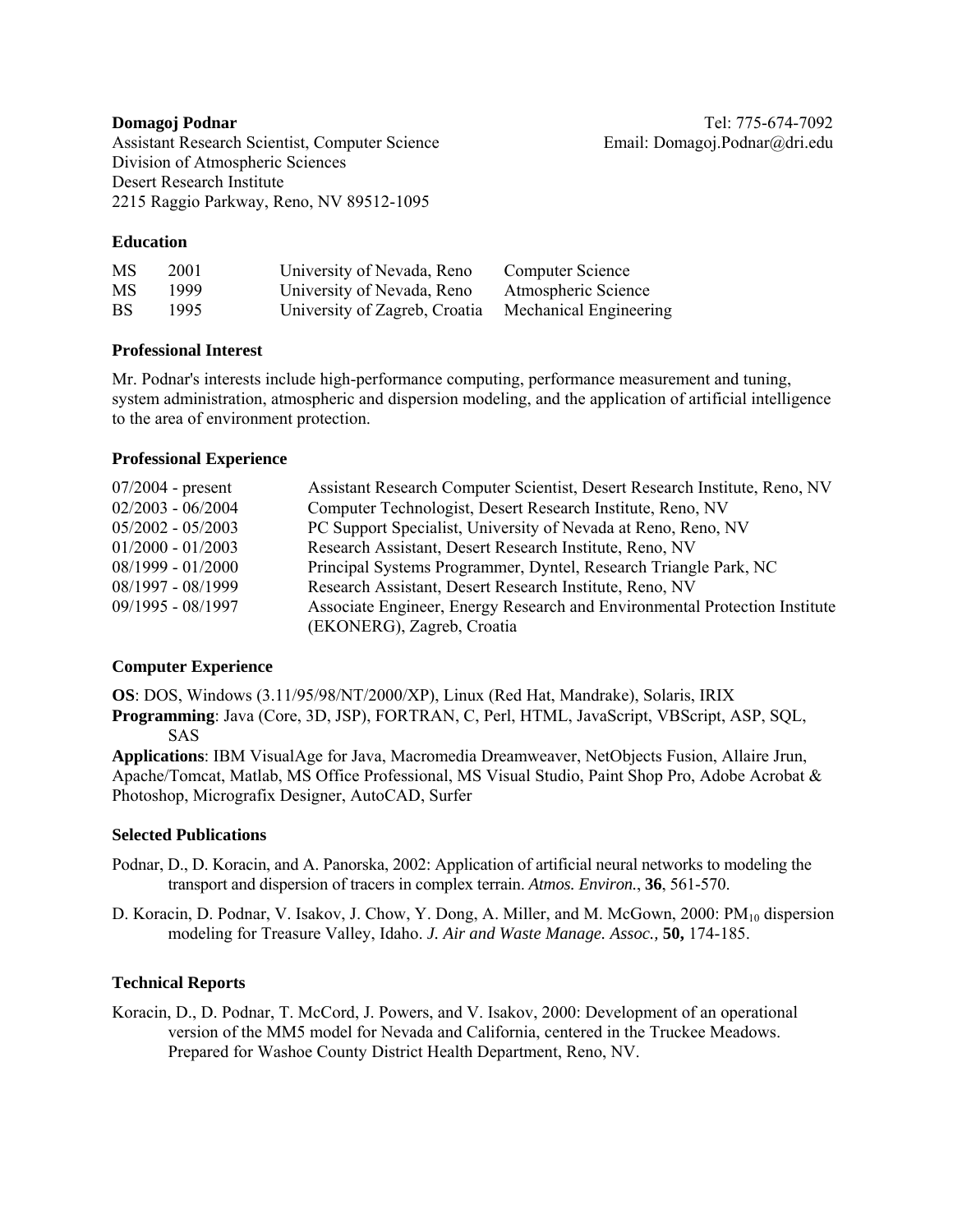#### **Presentations**

- Harris, S., Mills, G., Brown, T. J., Podnar, D., Fearon, M. G., Reinbold, H. J., 2015: Victoria fire weather climatology dataset. Proceedings of the Research Forum at the Bushfire and Natural Hazards CRC & AFAC conference: Adelaide, Australia, September 1, 2015.
- Brown, T. J., Mills, G., Harris, S., Podnar, D., Fearon, M. G., Reinbold, H. J., 2015: Hi-resolution fire weather and climatology from dynamical downscaling. ICBFR: Alhero, Italy, May 28, 2015.
- Brown, T. J., Mills, G., Harris, S., Podnar, D., Fearon, M. G., Reinbold, H. J., 2015: Hi-resolution fire weather and climatology from dynamical downscaling. American Meteorological Society 11th Fire and Forest Meteorology Symposium: Minneapolis, MN, May 6, 2015.
- Brown, T. J., Mills, G., Harris, S., Podnar, D., Fearon, M. G., Reinbold, H. J., 2015: Finally, A 40-year mesoscale gridded fire climatology for Victoria. Project briefing for the Victoria Department of Environment and Primary Industries, April 7, 2015.
- Brown, T. J., Mills, G., Harris, S., Podnar, D., Fearon, M. G., Reinbold, H. J., 2015: Hi-resolution fire weather and climatology from dynamical downscaling. Seminar presentation School of Earth Atmosphere and Environment, Faculty of Science, Monash University: Clayton, Victoria, March 27, 2015.
- Brown, T. J., Mills, G., Harris, H., Podnar, D., Reinbold, H. J., Fearon, M. G., 2014: A hi-resolution 40 year gridded fire weather/danger climatology for Victoria. Australia, VII International Conference on Forest Fire Research: Coimbra, Portugal, November 17, 2014.
- Brown, T. J., Mills, G., Harris, S., Podnar, D., Fearon, M. G., Reinbold, H. J., 2014: Fire weather climatology of Victoria. Invited talk. Project briefing for the Victoria Country Fire Authority: Melbourne, VIC, March 25, 2014.
- Brown, T. J., Mills, G., Harris, S., Podnar, D., Fearon, M. G., Reinbold, H. J., 2014: Fire weather climatology of Victoria. Invited talk. Project briefing for the Victoria Department of Environment and Primary Industries: Melbourne, VIC, March 24, 2014.
- Mills, G., Brown, T. J., Harris, S., Podnar, D., Reinbold, H. J., 2014: Modelling the mesoscale fire weather climatology of Victoria. Australian Meteorological and Oceanographic Society National Conference: Hobart, Tasmania, Australia, February 12, 2014.
- Koracin, D., D. Podnar, T. McCord, G. McCurdy, R. Nelson, and J. Fischer, 2005: Improving mesoscale forecasting using data from the Nevada Department of Transportation operational network. 12th Annual Workshop on Weather Prediction in the Intermountain West, Reno, NV, November 3, 2005.
- Huggins, A., D. Koracin, D. Podnar, and M. Xiao, 2005: A case study of mesoscale and plume dispersion modeling for a February 2004 cloud seeding event in the Walker River basin of California/ Nevada. Preprints, Conference on Planned and Inadvertent Weather Modification, *Amer. Meteor. Soc*., Paper 3.5., San Diego, CA, January 9-13, 2005.
- Koracin, D., D. Podnar, T. McCord, and C. E. Dorman, 2004: Simulations of atmospheric and dispersion processes in the Santa Barbara Channel. 7<sup>th</sup> International Marine Environmental Modeling Seminar, Washington, D.C., October 19-21, 2004.
- Koracin, D., T. McCord, D. Podnar, and C. Dorman, 2003: Modeling of California's June wind, wind stress, and curl of the wind stress. Proceedings of the Oceans 2003 Conference, Paper 1772, San Diego, CA, September 22-25, 2003.